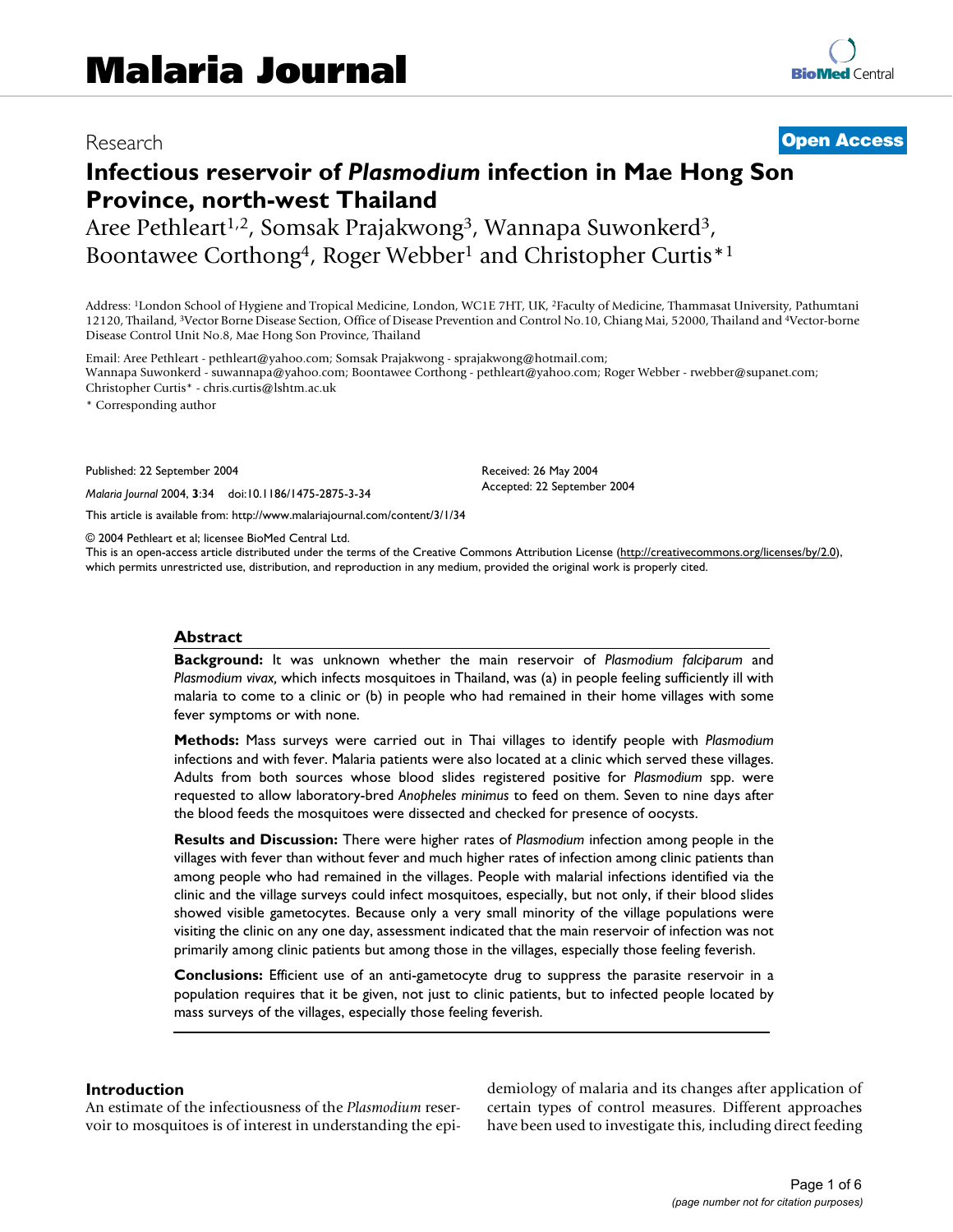of mosquitoes through the skin of human subjects [1-5] or feeding through an artificial membrane [6-13]. The present study was designed to determine whether the reservoir of infection of vectors was mainly in people ill enough to go to a clinic or whether it was mainly in those with slight or no malarial symptoms who have remained in their villages.

# **Patients and Methods** *Subjects*

This study was approved by the Thai Ethics Committee and the Ethics Committee of London School of Hygiene and Tropical Medicine. Subjects were recruited from mass blood surveys in villages and from a clinic in Muang District, Mae Hong Son Province, which is in north-western Thailand. Anti-malarial drug use is tightly controlled in Thailand and these drugs are generally available on prescription. Self-medication is, therefore, unusual in this area. Mass blood surveys were conducted twice a year. After slides were examined for parasites, the people whose slides were positive and were more than 14 years of age were invited to take part in this study. The Thai ethical committee did not allow direct feeding of mosquitoes on children aged less than 15 years. Adults positive for malaria parasites were informed about the purpose of the study and, if they agreed, a consent form was signed and patients were interviewed.

Human subjects for the study were also enrolled from the Vector-borne Disease Control Unit No. 8 (VBDU: described as "Clinic" throughout this paper). In this Clinic, blood smears were taken by the clinic staff and stained with Giemsa to check for malaria. Patients who had presented with clinical malaria and/or parasitaemia and were more than 14 years of age were informed about the purpose of the study and asked to participate in it. If they agreed and signed the consent form, then the mosquito feeding was performed.

# *Mosquito feeding and dissection*

Before feeding, patients' arms were cleaned with 70% alcohol. Then, 50 laboratory-bred female *Anopheles minimus* species A (aged 4–6 days), which had been starved for 9–12 hr, were allowed to feed on their arms for 30 minutes. After feeding was completed, anti-malarial drugs were given to all the human subjects by a malaria worker. Two hours after feeding the unengorged mosquitoes were removed from the cups using a sucking tube and destroyed, leaving only fully engorged mosquitoes in the cup. The mosquitoes were brought back to the Chiang Mai insectarium and maintained at 25 to 27 C and 70–80% relative humidity with permanent access to sucrose solution and without any further blood meals. Mosquitoes at 7–9 days post-feed were anaesthetized and the wings and legs were removed. Midguts were dissected on glass slides in a drop of 0.85% NaCl and examined at a 40× magnification. The number of oocysts present on the midgut to each mosquito was counted and recorded individually.

# *Quality control of blood slide data*

Asexual parasitaemia and gametocytaemia were quantified as the number of aseuxal forms/200 white blood cells on a thick film. Throughout the period of the study, 20% of the negative blood smears and all positive slides which had been examined by the microscopist of the Clinic were chosen randomly and re-examined by a team from the Office of Vector-borne Disease Control No.2, Chiang Mai. All cases of positive slides without visible gametocytes and which led to oocyst production were re-examined by an expert team from the London School of Hygiene and Tropical Medicine to ascertain whether a few gametocytes might have been present but were initially missed.

# *Analyses*

The database from mosquito feeding included 1) densities of gametocytes and trophozoites, 2) number of infected mosquitoes, and 3) mean number of oocysts per infected mosquito. The chi-square test or Fisher's exact test was used to examine the significance of differences in the proportion of people in various categories who transmitted malaria to the mosquitoes (i.e. yielded at least 1 oocyst). Regressions on the natural log of gametocyte density were also computed. Stata statistical software (version 6) was used for analysis.

# **Results**

The upper part of Table [1](#page-2-0) shows the results associated with 5,227 blood smears from children and adults in village surveys. 10.7% (561/5,227) of subjects reported fever within the previous seven days but the corresponding rate for slide positives was much higher (53.8%, 28/52). In children (age <15 yrs),  $60\%$  (9/15) of slide positives reported fever. Among 37 slide positive adults (age >14 years), 19 (51.4%) reported fever. Among these 19 cases, nine were infected with *Plasmodium falciparum* and 10 with *Plasmodium vivax.* The prevalence of infection of both species from the village surveys was higher in children  $(15/623 = 2.4\%)$  as compared to adults  $(37/4604 = 0.8\%)$  $(\chi^2 = 12.8, P < 0.001)$  $(\chi^2 = 12.8, P < 0.001)$  $(\chi^2 = 12.8, P < 0.001)$ . The lower part of Table 1 shows data from the Clinic where 101 patients aged >14 years were interviewed; 85.2% (86/101) reported fever. Among those, 39 were infected with *P. falciparum* and 47 with *P. vivax.*

As shown in Table [2](#page-2-1), at least one mosquito became infected with oocysts in the batches fed on 10/28 people from the village infected with either species (35.7%). The proportion of individual patients from the Clinic who infected at least one mosquito was 43.4% (40/92). The difference between these two rates was not significant ( $\chi^2$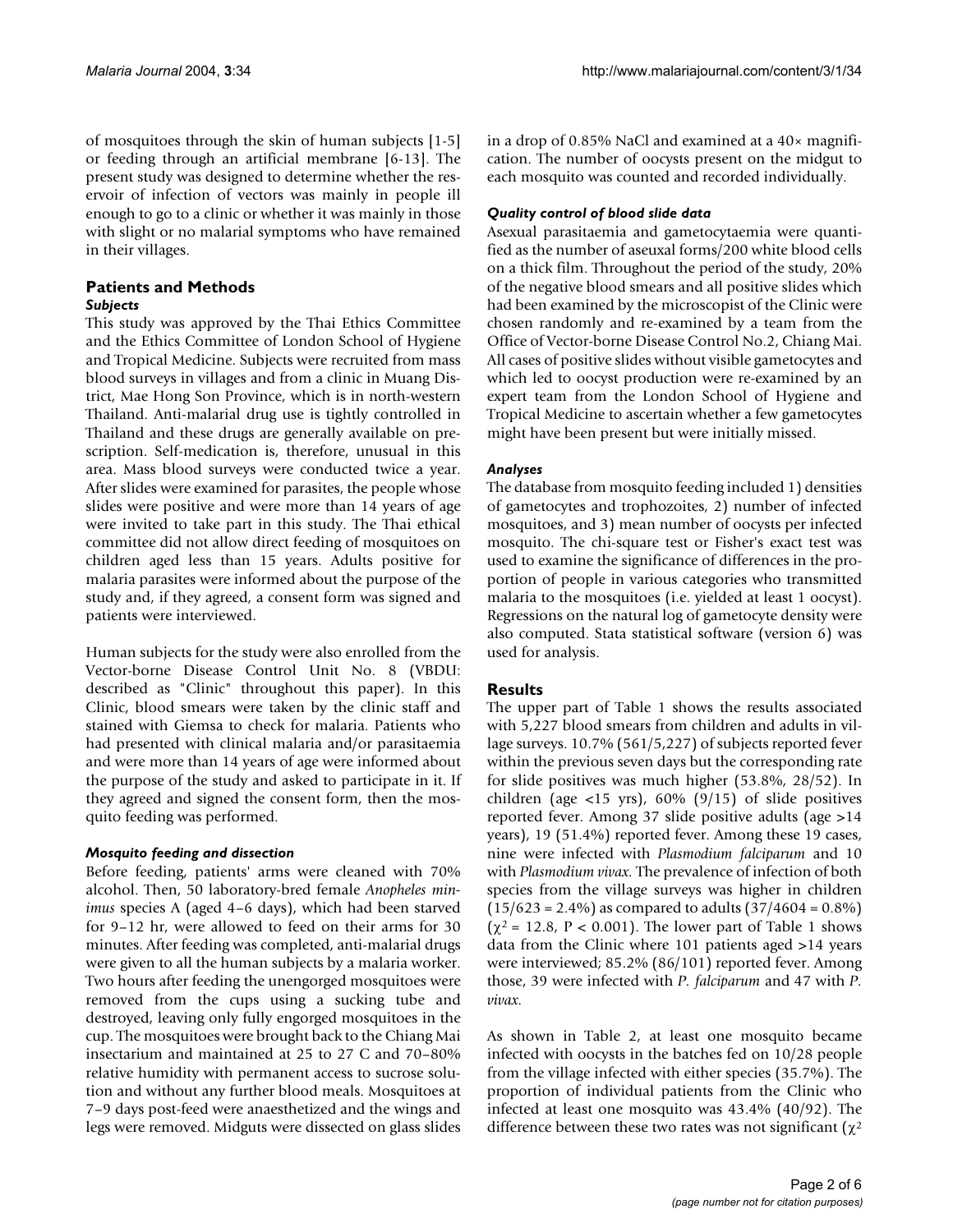| Slide reading     | <b>Fever reported</b> | Fever not reported           | Fisher's exact tests of<br>association of fever with<br>infection |
|-------------------|-----------------------|------------------------------|-------------------------------------------------------------------|
|                   |                       | Village surveys, age <15 yrs |                                                                   |
| P. falciparum +ve | 2(3.2%)               | 3(0.54%)                     | $P = 0.082$                                                       |
| $P.$ vivax $+ve$  | 7(11.1%)              | 3(0.54%)                     | $P = 0.000007$                                                    |
| Total slides      | 63                    | 560                          |                                                                   |
|                   |                       | Village surveys, age >14 yrs |                                                                   |
| P. falciparum +ve | 9(1.8%)               | 10(0.24%)                    | $P = 0.00006$                                                     |
| P. vivax +ve      | 10(2.0%)              | 8(0.19%)                     | $P = 0.000003$                                                    |
| Total slides      | 498                   | 4106                         |                                                                   |
|                   |                       | Clinic (age $>14$ yrs)       |                                                                   |
| P. falciparum +ve | 39 (45.35%)           | 10(66.67%)                   | $\gamma^2$ = 0.39, P = 0.53                                       |
| P. vivax +ve      | 47 (54.65%)           | 5(33.33%)                    | $\gamma^2$ = 0.14, P = 0.51                                       |
| Total slides      | 86                    | 15                           |                                                                   |

#### <span id="page-2-0"></span>**Table 1: Data from village surveys and the clinic on reported fever and malaria infection.**

#### <span id="page-2-1"></span>**Table 2: Results of feeding mosquitoes on human blood**

|                                               | No. people from whose blood<br>some mosquitoes developed<br>oocysts | No. people from whose blood no<br>mosquitoes developed oocysts | Significance of differences |  |  |
|-----------------------------------------------|---------------------------------------------------------------------|----------------------------------------------------------------|-----------------------------|--|--|
| P. falciparum                                 |                                                                     |                                                                |                             |  |  |
| Villages                                      | 3(23.1%)                                                            | 10(76.9%)                                                      | Fisher not sig.             |  |  |
| Clinic                                        | 11(25.0%)                                                           | 33 (75.0%)                                                     |                             |  |  |
| Observable gametocytes                        | 6(46.2%)                                                            | 7 (53.8%)                                                      | Fisher $P = 0.06$           |  |  |
| No observable gametocytes                     | 8(18.2%)                                                            | 36 (81.8%)                                                     |                             |  |  |
| Fever reported                                | 12 (27.3%)                                                          | 32 (72.7%)                                                     | Fisher $P = 0.32$           |  |  |
| Fever not reported                            | 2(15.4%)                                                            | 11(84.6%)                                                      |                             |  |  |
| P. vivax                                      |                                                                     |                                                                |                             |  |  |
| Villages                                      | 7 (46.7%)                                                           | 8(53.3%)                                                       | $\gamma^2$ = 0.41, P = 0.52 |  |  |
| Clinic                                        | 29 (60.4%)                                                          | 19 (39.6%)                                                     |                             |  |  |
| Observable gametocytes                        | 31 (68.9%)                                                          | 14(31.1%)                                                      | $\gamma^2$ = 7.3, P = 0.007 |  |  |
| No observable gametocytes                     | 5(27.8%)                                                            | 13 (72.2%)                                                     |                             |  |  |
| Fever reported                                | 30 (56.6%)                                                          | 23 (43.4%)                                                     | Fisher $P = 0.56$           |  |  |
| Fever not reported                            | 6(60%)                                                              | 4 (40%)                                                        |                             |  |  |
| Parasite density (P. falciparum and P. vivax) |                                                                     |                                                                |                             |  |  |
| $<$ 3961/µl                                   | 21 (35.9%)                                                          | 38 (64.4%)                                                     | $\gamma^2$ = 1.30, P = 0.25 |  |  |
| $>3960/\mu$                                   | 29 (47.5%)                                                          | 32 (52.5%)                                                     |                             |  |  |

 $= 0.26$ ,  $p = 0.6$ ). The probability of infection of mosquitoes from people infected with *P. falciparum* was significantly less than from people infected with *P. vivax* (24.7% versus 57.1%, χ2 = 11.6, P < 0.001). 77.1% (44/57) of *P. falciparum* cases reported fever. Among those, only 27.3% could infect mosquitoes. For *P. vivax* 84.1% (53/63) reported fever; among those 56.6% could infect mosquitoes. More than half of the infections from whose blood no mosquitoes developed oocysts had parasite density >  $3,960/\mu$ l. There was no association of probability of mosquito infection with parasite density ( $\chi^2$  = 1.3, P > 0.05).

Considering each species separately, the probability of infectiousness to mosquitoes was significantly related to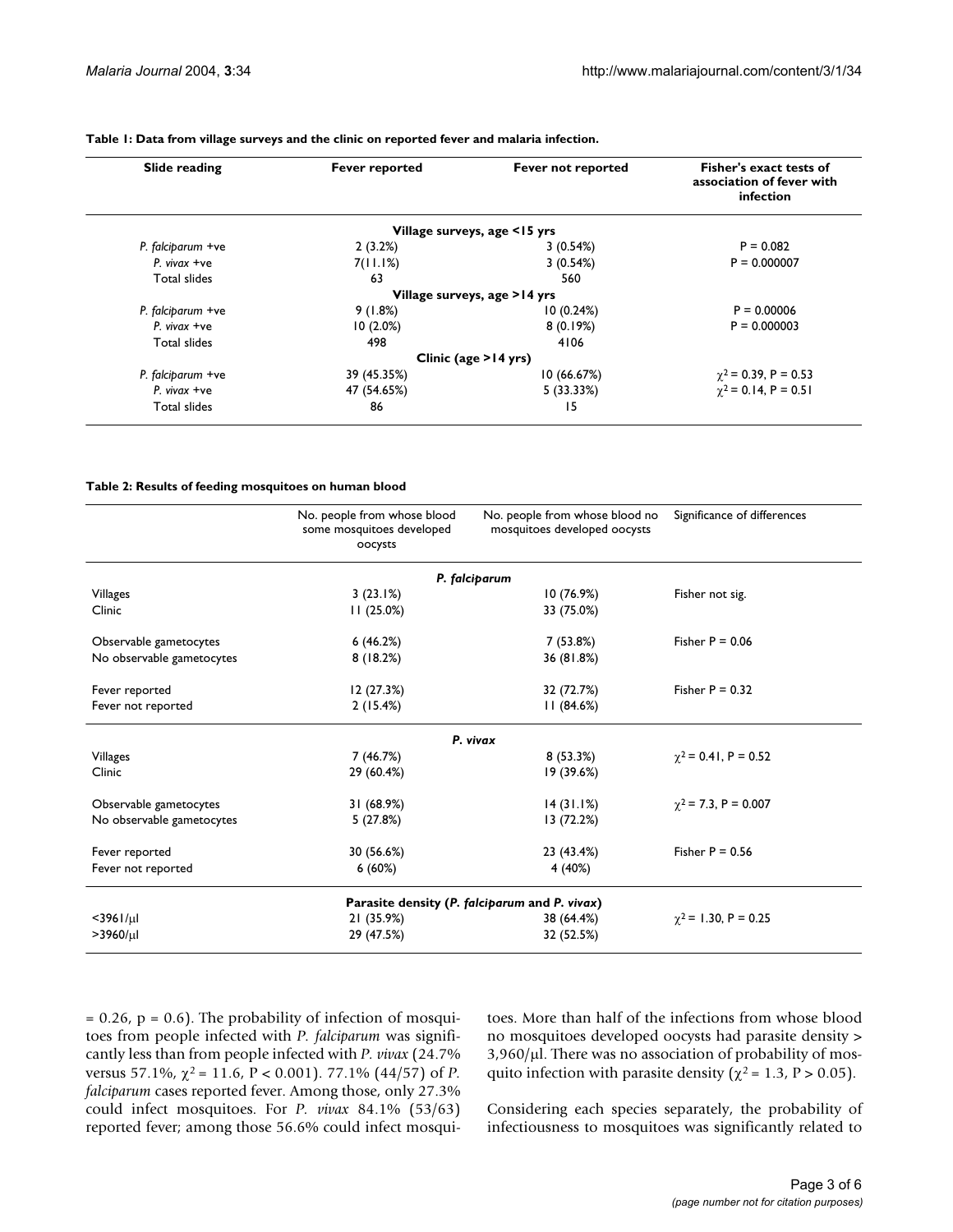being observably gametocyte positive in *P. vivax* (P= 0.007), but the relationship was only of borderline significance for *P. falciparum* (Fisher's exact test, P *=* 0.06). Approximately 50% (7/13) of the *P. falciparum* cases with observable gametocytes failed to infect mosquitoes and 30% (14/45) of the *P. vivax* cases with observable gametocytes failed to infect. However, the difference was not significant (Fisher's exact test, P= 0.19). Approximately 21% (13/62) with no observable gametocyte of either species could infect mosquitoes.

58 of the infections with either species had observable gametocytes (11 cases from the village survey and 47 from the Clinic). Feeds on 37 of these 58 gametocyte carriers led to oocyst production. The regression of percent of mosquitoes infected on the natural log of gametocyte density was not significant ( $t = 0.87$ , df= 36, P= 0.39). Similarly, there was not a significant association of mean oocyst load per infected mosquito on the natural log of gametocyte density (*t* = 0.87, df = 36, P= 0.38).

# **Discussion**

The results from the experiments with mosquitoes showed the infectiousness of subjects from the village surveys as well as from the Clinic. These indicated that some symptomatic and asymptomatic infections of each species could infect mosquitoes. The differences in percentages of infection in different studies [2[,4,](#page-5-0)14] might be explained by several possible factors. First, the method of feeding: a recent study comparing the infectivity of gametocyte carriers to mosquitoes, using membrane and direct feeding, found significantly higher proportions of mosquitoes infected and higher oocyst burdens in mosquitoes fed directly on the skin [15]. Conversely, Vanderberg [16] reported that infectivity in mosquitoes fed through a membrane usually equaled or exceeded infections by direct methods. However, most studies gave better results for direct feeding than membrane feeding. Thus studies such as the present one using direct feeding may provide a more reliable estimate of the infectious reservoir. Second, recruited subjects: in several studies mosquitoes were fed on individuals selected randomly and not on the basis of gametocytaemia [5[,10](#page-5-1),14]. But in other studies mosquitoes were fed on selected gametocyte carriers [\[4,](#page-5-0)17] or parasitaemic cases with or without gametocytes (as in the present study).

Another relevant factor is variability in mosquito populations [18[,19](#page-5-2)], such as mosquito size [[20](#page-5-3)-22]. The number of blood meals may also affect the infection rate [[8](#page-5-4),23]. A careful comparison of *Anopheles dirus*, *An. minimus* and *Anopheles maculatus* infectivity in relation to size and blood-feeding behaviour would be of interest. Moreover, variability in susceptibility between different mosquito colonies is possible [[4](#page-5-0),24].

The results in the present study showed that some cases with undetectable gametocytes could infect mosquitoes. This apparent anomaly is presumably at least partly due to larger volumes of blood in mosquito bloodmeals than are observed on slides, so that sufficient gametocytes to infect a mosquito may have been below the level of detection on blood slides. An attempt was made to see if gametocyte densities are higher in bloodmeals than finger pricks. However, it was found that gametocyte density was not significantly higher (and actually appeared to be lower) in the blood taken up by mosquitoes than in the blood from finger pricks. In some cases high densities of gametocytes were not infectious and similar results have been reported in most studies assessing human malarial infectivity to mosquitoes [\[3,](#page-5-5)[4](#page-5-0)[,11,](#page-5-6)24,25]. It has been suggested that the prevalence of gametocyte carriers is not a good indication of the infectiousness of a population to mosquitoes [[10](#page-5-1),25-27].

It is clear that, as the Ethical committee only authorized us to request people over 14 years of age to take part in our experiments, this excluded a sector of the reservoir population, the children, from the study. It is also clear that the occurrence of transmission-blocking immunity and prior histories of the subjects taking anti-malarial drugs might have influenced whether they infected mosquitoes. No data on these factors was collected and so no comment can be made on their possible influence on infectivity of people's blood to mosquitoes. However, the fact that availability of anti-malarial drugs is much more tightly controlled in Thailand than in most malarious countries should be emphasized.

From the results of the study, an attempt can be made to estimate the number of adults in the catchment area of the Clinic who were reservoirs of infection. On the basis of the number of patients visiting the Clinic per day and the catchment population from which the patients come (Figure 1), it was concluded that the main reservoir of infection for mosquitoes was not in adult patients feeling ill enough to be motivated to come to the Clinic. Among villagers, occurrence of fever is a strong indicator of likely malarial infection (Table [1](#page-2-0)). Thus, fever is an indicator of likelihood of being part of the infectious reservoir for mosquitoes. However, because there are far fewer people who are feverish than those who are not, the numbers of people in the infectious reservoir who are, or are not, feverish do not differ greatly (Fig. 1). The calculations in Figure 1 do not take into account the fact that the infected people found in the villages will remain infected for several days, whereas a new group of about nine people go to the Clinic every day. It would be useful to know for how many days people remain infectious to mosquitoes, but ethically one cannot leave detected infections untreated in order to test this. The data from Figure 1 indicate that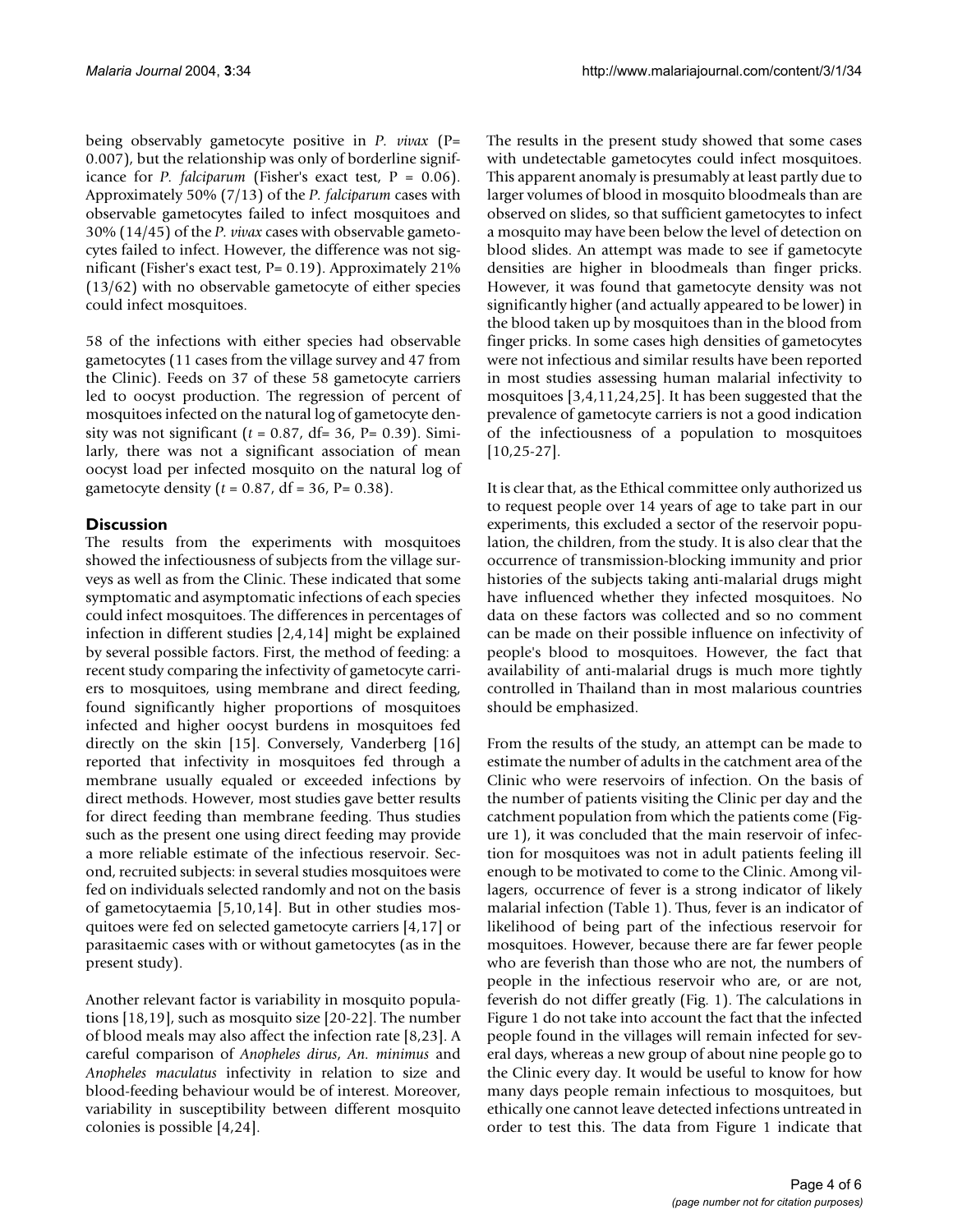

Diagram to show location of the reservoirs trol Clinic No. 8, Mae Hong Son Province) **Figure 1** of infection (\* data from the surveys, \*\* data from the Vector-borne Disease Con-Diagram to show location of the reservoirs of infection (\* data from the surveys, \*\* data from the Vector-borne Disease Control Clinic No. 8, Mae Hong Son Province)

directing an anti-gametocyte drug only to the clinic patients would be ineffective. Instead the drug would have to be targeted at the village populations after mass surveys for parasitaemia. Feverishness would assist to some extent in helping to identify people most likely to be infected. In view of the current interest in anti-gametocyte drugs [28- 30], these data may be of use in deciding how such drugs would have to be targeted to have an impact on transmission.

# **Authors' contributions**

Aree Pethleart led the data collection team in the field and laboratory, analysed data and drafted the paper;

Somsak Prajakwong provided research facilities;

Wannapa Suwonkerd organized mosquito rearing and dissection;

Boontawee Corthong was in charge of Clinic data and provided facilities for village surveys;

Roger Webber was responsible for early planning of the work; and

Christopher Curtis supervised data analysis and edited the draft.

# **Acknowledgements**

We would like to thank the staff from the Vector-borne Disease Control Unit No.8, Mae Hong Son Province for blood collection. We wish to acknowledge the help and co-operation of Mrs Suparp Chatchatreechan, Mr Pongnarin Dee-in, Mr Somkid Sumonmard and the staff in the Entomological Department of the Office of Vector-borne Disease Control No.2, Chiang Mai (VBDO) for their help in looking after and dissecting mosquitoes. We would also like to extend our thanks to staff in the Investigation Department of VBDO and to John Williams and his team from the London School of Hygiene and Tropical Medicine, UK, for re-checking the slides. We are also thankful to Dr Apinun Aramratana, Dr Walter RJ Taylor and